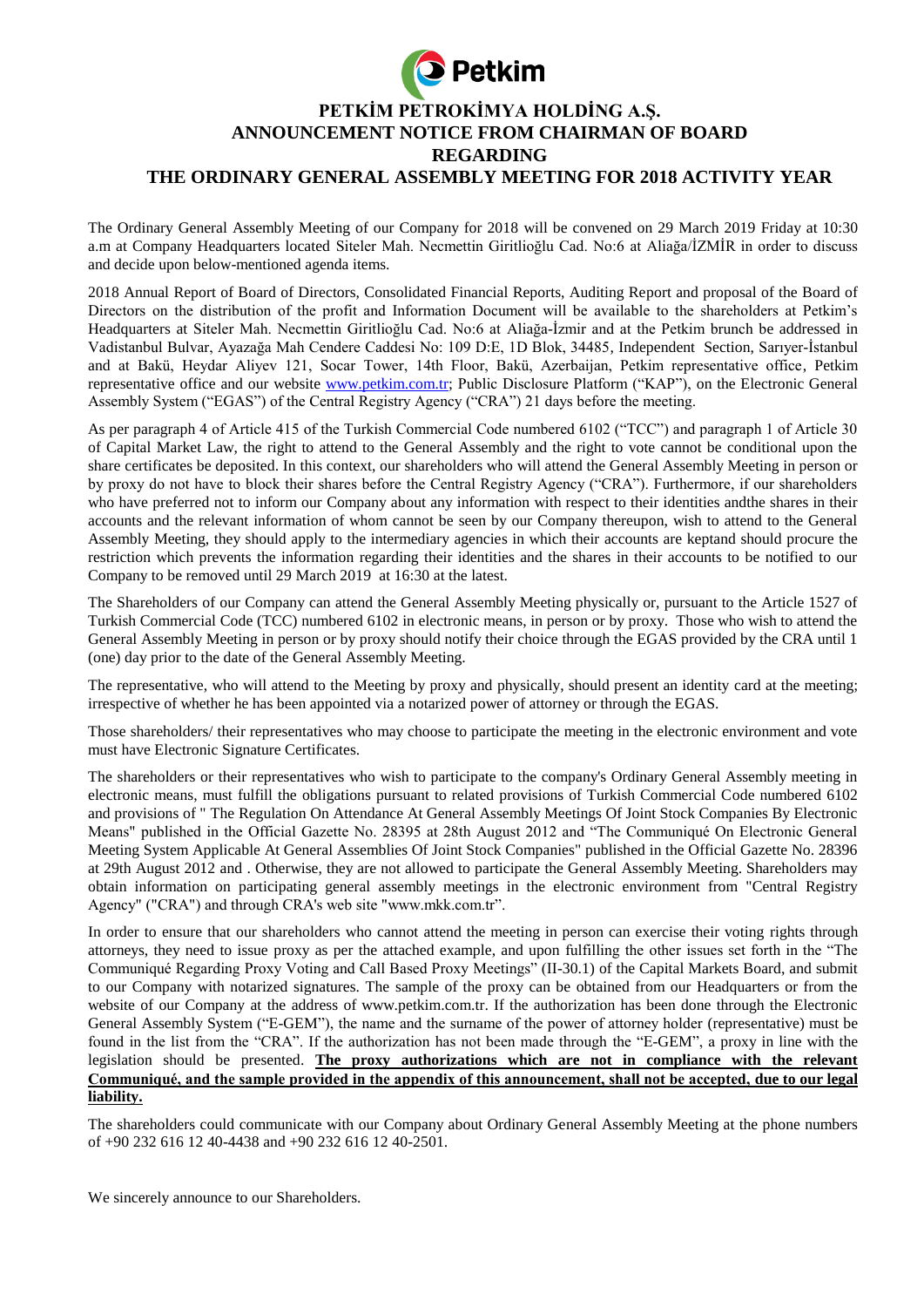# **AGENDA OF THE ORDINARY GENERAL ASSEMBLY MEETING OF PETKİM PETROKİMYA HOLDİNG A.Ş. RELATED TO 2018 ACTIVITY YEAR**

- 1. Opening and composition of the Meeting Presidency,
- 2. Reading, discussion and approval of the Activity Report of the Board of Directors for activity year of 2018,
- 3. Reading the report of the Auditor pertaining to activity year of 2018,
- 4. Reading, discussion and approval of the financial statements pertaining to activity year of 2018,
- 5. Release of the Chairman and members of the Board of Directors on account of their activities and accounts for activity year of 2018,
- 6. Discussion of the proposal of the Board of Directors on the usage of the profit pertaining to the activity year of 2018,
- 7. Submitting the election of the new Board Members for a vacant position to the approval of the General Assembly in accordance with Article 11 of the Articles of Association of the Company and Article 363 of TCC,
- 8. Re-election or replacement of the members of the Board of Directors, whose terms of office have expired and determination of their term
- 9. Determination of the monthly gross remunerations to be paid to the members of the Board of Directors,
- 10. Approval of the election of the Independent Audit Firm by the Board of Directors pursuant to Turkish Commercial Code and Capital Markets legislation,
- 11. Informing the Shareholders on the aid and donations granted by our Company within the activity year of 2018,
- 12. Taking a resolution on the limit of aid and donation of our Company that will be made until 2019 Ordinary General Assembly Meeting pursuant to the Article 19/5 of the Capital Markets Law
- 13. Informing the General Assembly regarding respective transactions of the persons mentioned in the clause (1.3.6) of "Corporate Governance Principles" which is annexed to Communiqué of the Capital Markets Board "Corporate Governance" numbered (II-17.1),
- 14. Granting the Members of the Board of Directors authorization to perform the transactions stated in Articles 395 and 396 of Turkish Commercial Code,
- 15. Informing the General Assembly with regard to the guarantees, pledges and mortgages given by the Company in favor of third parties in 2018 and of any benefits or income thereof, pursuant to Clause 12/4 of Communiqué of the Capital Markets Board "Corporate Governance" numbered (II-17.1),
- 16. Wishes and closing.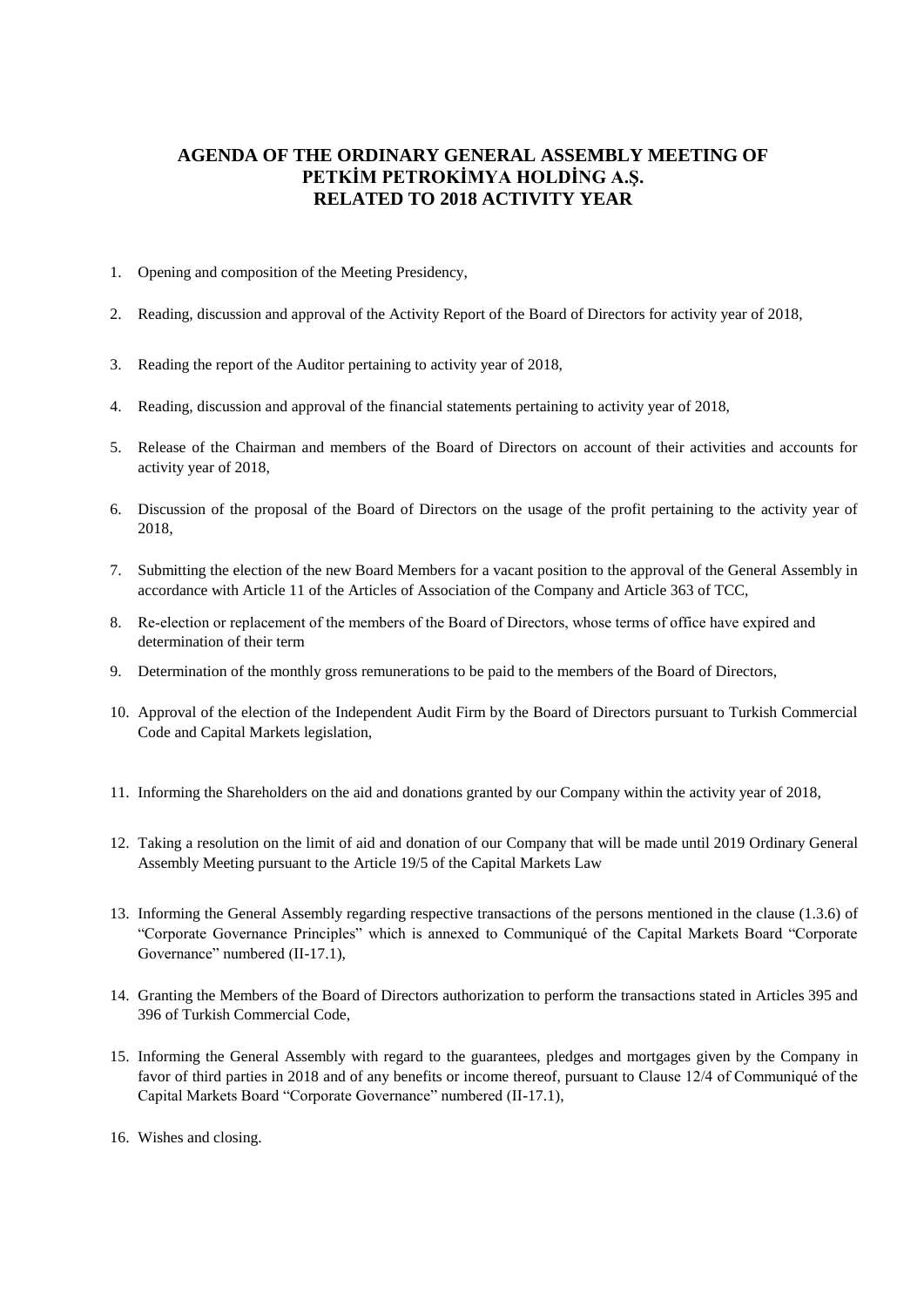# **PROXY PETKİM PETROKİMYA HOLDİNG ANONİM ŞİRKETİ**

I hereby appoint ………………………………………………………. who is introduced hereinbelow in detail as my representative to represent me in the Ordinary General Assembly Meeting of Petkim Petrokimya Holding Anonim Şirketi which shall be held on 29/03/2019 at 10:30 am in Siteler Mah. Necmettin Giritlioğlu Cad. No:6 Aliağa /İZMİR in line with my below aspects; and to cast vote, to give proposals and to sign the necessary documents in the same.

Representative(\*);

Name - Surname/Business Title: TR ID No/Tax No, Trade Registry &No and MERSİS no: *(\*)Foreign representatives have to present the equivalents of the aforementioned information, if any.* 

## **A) SCOPE OF THE REPRESENTATIVE AUTHORITY**

## **1. On the items of General Assembly Agenda:**

a) The representative has the authority to vote in line with his/her own opinion.

b) The representative has the authority to vote in accordance with the proposals of the management of the Company.

c) The representative has the authority to vote for agenda items in line with the following instructions;

### **Instructions:**

*In case of the selection of ( c ) option, specific instructions for each agenda item shall be presented as marking one of the options given next to related General Assembly agenda item (accept or reject;) and in case of the selection of reject option, specific instructions for each agenda item, if any, shall be presented as indicating the statement of opposition which is requested to be written on the General Assembly minute.*

|    | Agenda Items (*)                                                                                                                                                                                                            | Accept | Reject | <b>Statement of</b><br>Opposition |
|----|-----------------------------------------------------------------------------------------------------------------------------------------------------------------------------------------------------------------------------|--------|--------|-----------------------------------|
| 1. | Opening and composition of the Meeting Presidency,                                                                                                                                                                          |        |        |                                   |
| 2. | Reading, discussion and approval of the Activity Report of the<br>Board of Directors for activity year of 2018,                                                                                                             |        |        |                                   |
|    | 3. Reading the report of the auditor pertaining to activity year of<br>2018,                                                                                                                                                |        |        |                                   |
| 4. | Reading, discussion and approval of the financial statements<br>pertaining to activity year of 2018,                                                                                                                        |        |        |                                   |
| 5. | Release of the Chairman and members of the Board of Directors<br>on account of their activities and account for activity year of<br>2018,                                                                                   |        |        |                                   |
| 6. | Discussion of the proposal of the Board of Directors on the<br>profit usage pertaining to the activity year of 2018,                                                                                                        |        |        |                                   |
| 7. | Submitting the election of the new Board Members for a vacant<br>position to the approval of the General Assembly in accordance<br>with Article 11 of the Articles of Association of the Company<br>and Article 363 of TCC, |        |        |                                   |
| 8. | Re-election or replacement of the members of the Board of<br>Directors,<br>whose terms of office have expired<br>and<br>determination of their term                                                                         |        |        |                                   |
| 9. | Determination of the monthly gross remunerations to be paid to<br>the members of the Board of Directors,                                                                                                                    |        |        |                                   |
|    | 10. Approval of the election of the Independent Audit Firm by the<br>Board of Directors pursuant to Turkish Commercial Code and<br>Capital Markets legislation,                                                             |        |        |                                   |
|    | 11. Informing the Shareholders on the aid and donations granted by<br>our Company within the activity year of 2018,                                                                                                         |        |        |                                   |
|    | 12. Taking a resolution on the limit of aid and donations of our<br>Company that will be made until 2019 Ordinary General<br>Assembly Meeting pursuant to the Article 19/5 of the Capital<br>Markets Law,                   |        |        |                                   |